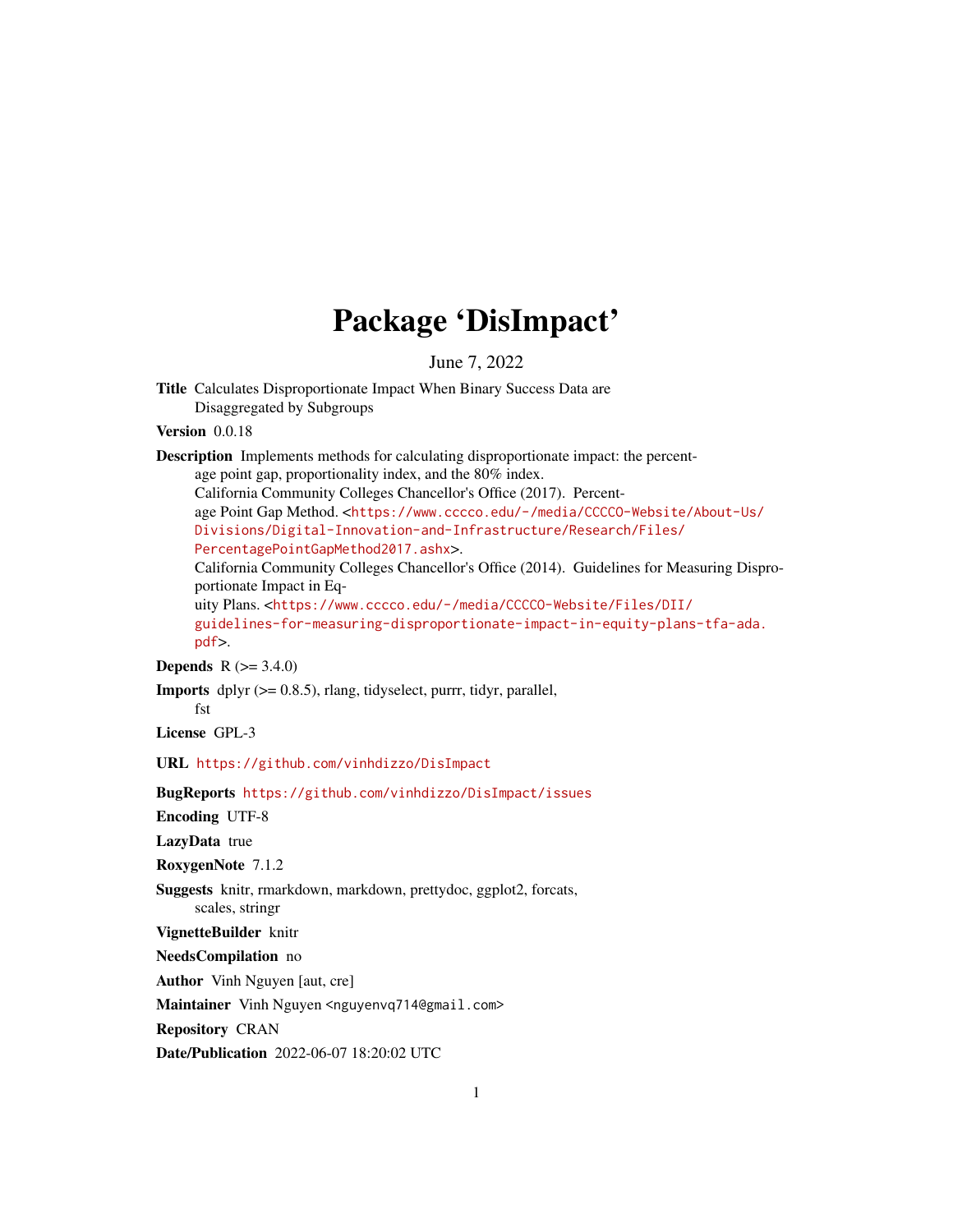# <span id="page-1-0"></span>R topics documented:

| Index |  |
|-------|--|

<span id="page-1-1"></span>di\_80\_index *Calculate disproportionate impact per the 80% index*

#### Description

Calculate disproportionate impact per the 80% index method.

#### Usage

```
di_80_index(
 success,
 group,
 cohort,
 weight,
 data,
 di_80_ index_cutoff = 0.8,
  reference_group = "hpg",
  check_valid_reference = TRUE
)
```

| success | A vector of success indicators (1/0 or TRUE/FALSE) or an unquoted reference<br>(name) to a column in data if it is specified. It could also be a vector of counts,<br>in which case weight should also be specified (group size).                                                                       |
|---------|---------------------------------------------------------------------------------------------------------------------------------------------------------------------------------------------------------------------------------------------------------------------------------------------------------|
| group   | A vector of group names of the same length as success or an unquoted reference<br>(name) to a column in data if it is specified.                                                                                                                                                                        |
| cohort  | (Optional) A vector of cohort names of the same length as success or an un-<br>quoted reference (name) to a column in data if it is specified. disproportionate<br>impact is calculated for every group within each cohort. When cohort is not<br>specified, then the analysis assumes a single cohort. |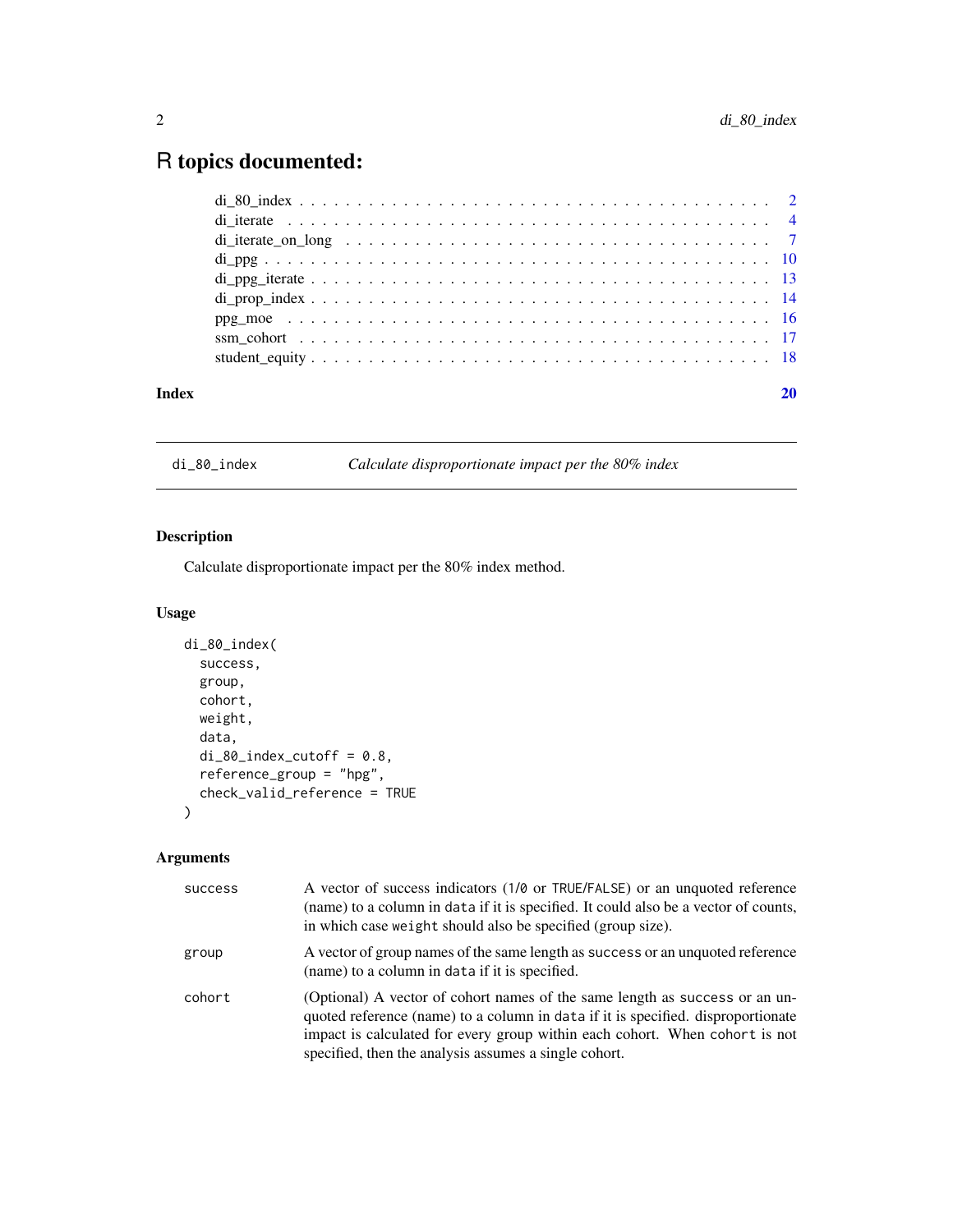<span id="page-2-0"></span>

| (Optional) A vector of case weights of the same length as success or an un-<br>quoted reference (name) to a column in data if it is specified. If success con-<br>sists of counts instead of success indicators $(1/0)$ , then weight should also be<br>specified to indicate the group size.                                                                                                                                                                   |  |
|-----------------------------------------------------------------------------------------------------------------------------------------------------------------------------------------------------------------------------------------------------------------------------------------------------------------------------------------------------------------------------------------------------------------------------------------------------------------|--|
| (Optional) A data frame containing the variables of interest. If data is specified,<br>then success, group, and cohort will be searched within it.                                                                                                                                                                                                                                                                                                              |  |
| di_80_index_cutoff                                                                                                                                                                                                                                                                                                                                                                                                                                              |  |
| A numeric value between 0 and 1 that is used to determine disproportionate im-<br>pact if the index comparing the success rate of the current group to the reference<br>group falls below this threshold; defaults to 0.80.                                                                                                                                                                                                                                     |  |
| reference_group                                                                                                                                                                                                                                                                                                                                                                                                                                                 |  |
| The reference group value in group that each group should be compared to in<br>order to determine disproportionate impact. By default (= 'hpg'), the group with<br>the highest success rate is used as reference. The user could also specify a value<br>of 'overall' to use the overall rate as the reference for comparison, or 'all<br>but current' to use the combined success rate of all other groups excluding<br>the current group for each comparison. |  |
| check_valid_reference                                                                                                                                                                                                                                                                                                                                                                                                                                           |  |
| Check whether reference_group is a valid value; defaults to TRUE. This ar-<br>gument exists to be used in di_iterate as when iterating DI calculations, there<br>may be some scenarios where a specified reference group does not contain any<br>students.                                                                                                                                                                                                      |  |
|                                                                                                                                                                                                                                                                                                                                                                                                                                                                 |  |

This function determines disproportionate impact based on the 80% index method, as described in [this](https://www.cccco.edu/-/media/CCCCO-Website/Files/DII/guidelines-for-measuring-disproportionate-impact-in-equity-plans-tfa-ada.pdf) reference from the California Community Colleges Chancellor's Office. It assumes that a higher rate is good ("success"). For rates that are deemed negative (eg, rate of drop-outs, high is bad), then consider looking at the converse of the non-success (eg, non drop-outs, high is good) instead in order to leverage this function properly.

#### Value

A data frame consisting of:

- cohort (if used),
- group,
- n (sample size),
- success (number of successes for the cohort-group),
- pct (proportion of successes for the cohort-group),
- reference\_group (the reference group used to compare and determine disproportionate impact),
- reference (the reference rate used for comparison, corresponding to reference\_group),
- di\_80\_index (ratio of pct to the reference),
- di\_indicator (1 if di\_80\_index < di\_80\_index\_cutoff),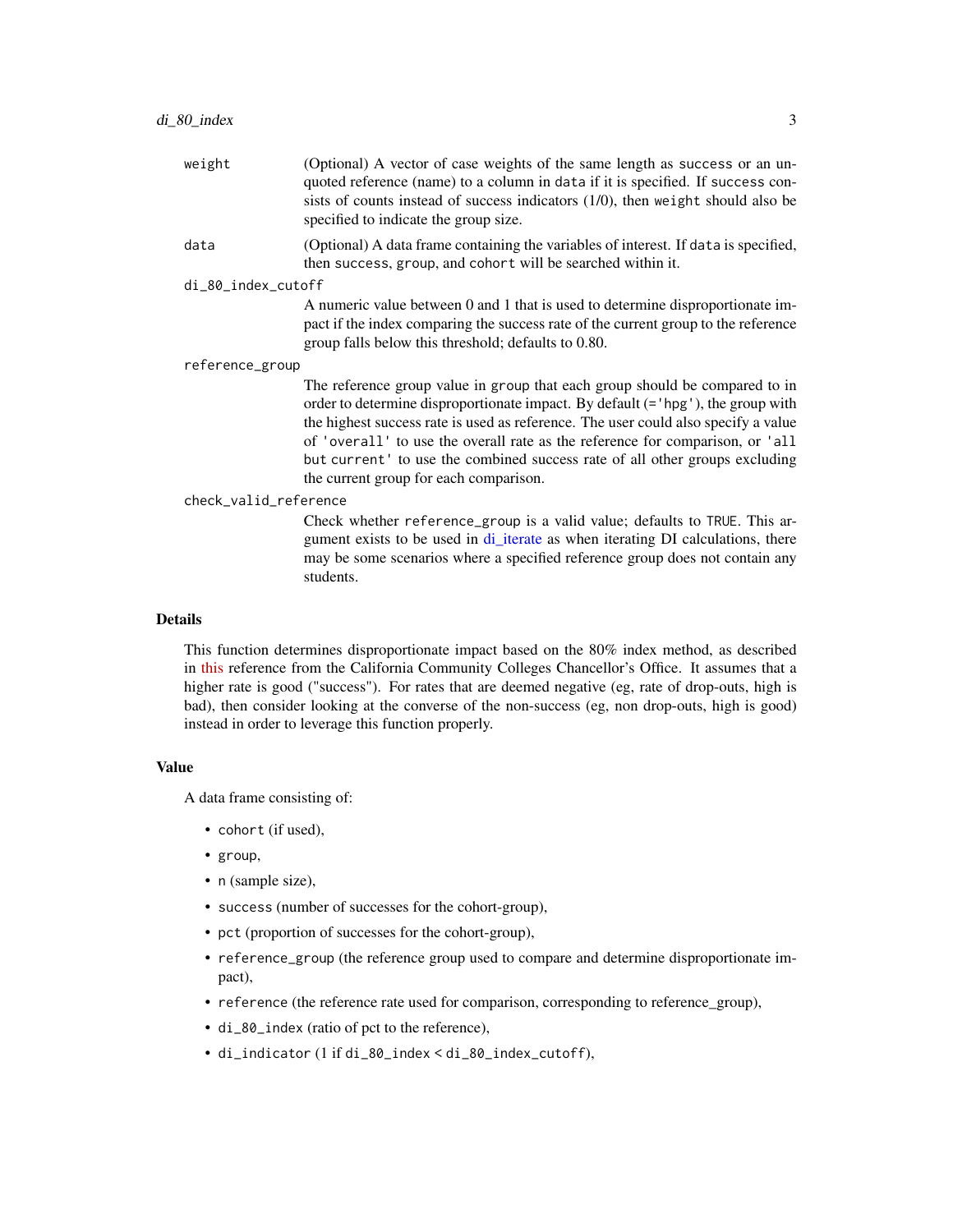- <span id="page-3-0"></span>• success\_needed\_not\_di (the number of additional successes needed in order to no longer be considered disproportionately impacted as compared to the reference), and
- success\_needed\_full\_parity (the number of additional successes needed in order to achieve full parity with the reference).

#### References

California Community Colleges Chancellor's Office (2014). [Guidelines for Measuring Dispropor](https://www.cccco.edu/-/media/CCCCO-Website/About-Us/Divisions/Digital-Innovation-and-Infrastructure/Network-Operations/Accountability/Files/GUIDELINES-FOR-MEASURING-DISPROPORTIONATE-IMPACT-IN-EQUITY-PLANS.ashx)[tionate Impact in Equity Plans.](https://www.cccco.edu/-/media/CCCCO-Website/About-Us/Divisions/Digital-Innovation-and-Infrastructure/Network-Operations/Accountability/Files/GUIDELINES-FOR-MEASURING-DISPROPORTIONATE-IMPACT-IN-EQUITY-PLANS.ashx)

#### Examples

```
library(dplyr)
data(student_equity)
di_80_index(success=Transfer, group=Ethnicity, data=student_equity) %>%
 as.data.frame
```
<span id="page-3-1"></span>

| di iterate |
|------------|
|------------|

Iteratively calculate disproportionate impact using multiple method *for many variables.*

#### Description

Iteratively calculate disproportionate impact via the percentage point gap (PPG), proportionality index, and 80% index methods for many success variables, disaggregation variables, and scenarios.

#### Usage

```
di_iterate(
  data,
  success_vars,
  group_vars,
  cohort_vars = NULL,
  scenario_repeat_by_vars = NULL,
  exclude_scenario_df = NULL,
  weight\_var = NULL,include_non_disagg_results = TRUE,
  ppg_reference_groups = "overall",
 min\_moe = 0.03,
  use_prop_in_moe = FALSE,
 prop\_sub_0 = 0.5,
  prop_sub_1 = 0.5,
  di\_prop\_index\_cutoff = 0.8,
  di_80_ index_cutoff = 0.8,
  di_80_index_reference_groups = "hpg",
  check_valid_reference = TRUE,
  parallel = FALSE,
```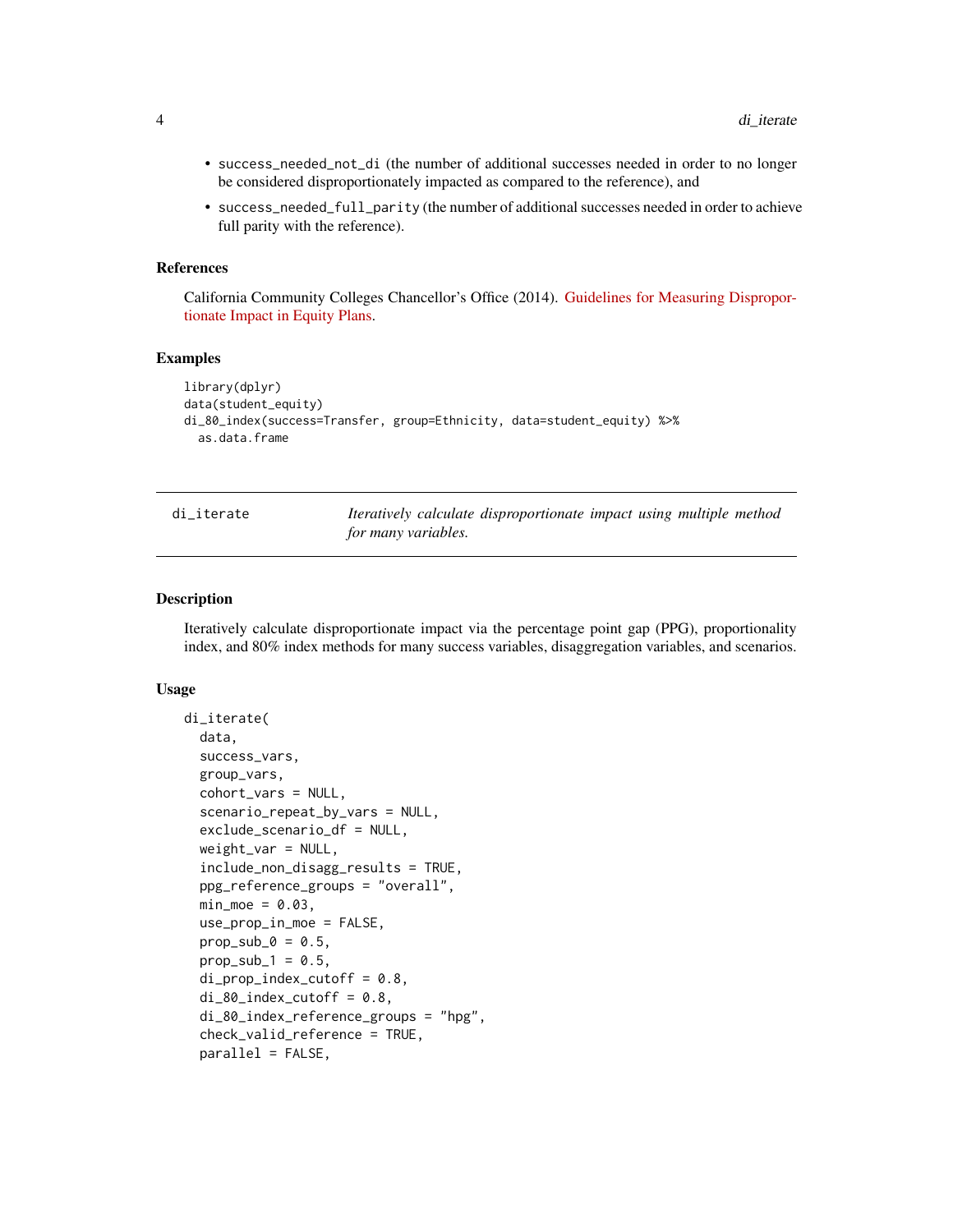```
parallel_n_cores = parallel::detectCores(),
 parallel_split_to_disk = FALSE
\mathcal{L}
```

| data                       | A data frame for which to iterate DI calculations for a set of variables.                                                                                                                                                                                                                                                                                                                                                                                                                                                                                                                                                                                                                                                                                                                                        |
|----------------------------|------------------------------------------------------------------------------------------------------------------------------------------------------------------------------------------------------------------------------------------------------------------------------------------------------------------------------------------------------------------------------------------------------------------------------------------------------------------------------------------------------------------------------------------------------------------------------------------------------------------------------------------------------------------------------------------------------------------------------------------------------------------------------------------------------------------|
| success_vars               | A character vector of success variable names to iterate across.                                                                                                                                                                                                                                                                                                                                                                                                                                                                                                                                                                                                                                                                                                                                                  |
| group_vars                 | A character vector of group (disaggregation) variable names to iterate across.                                                                                                                                                                                                                                                                                                                                                                                                                                                                                                                                                                                                                                                                                                                                   |
| cohort_vars                | (Optional) A character vector of the same length as success_vars to indicate<br>the cohort variable to be used for each variable specified in success_vars. A<br>vector of length 1 could be specified, in which case the same cohort variable is<br>used for each success variable. If not specified, then a single cohort is assumed<br>for all success variables.                                                                                                                                                                                                                                                                                                                                                                                                                                             |
| scenario_repeat_by_vars    |                                                                                                                                                                                                                                                                                                                                                                                                                                                                                                                                                                                                                                                                                                                                                                                                                  |
|                            | (Optional) A character vector of variables to repeat DI calculations for across all<br>combination of these variables. For example, the following variables could be<br>specified:                                                                                                                                                                                                                                                                                                                                                                                                                                                                                                                                                                                                                               |
|                            | • Ed Goal: Degree/Transfer, Shot-term Career, Non-credit                                                                                                                                                                                                                                                                                                                                                                                                                                                                                                                                                                                                                                                                                                                                                         |
|                            | • First time college student: Yes, No                                                                                                                                                                                                                                                                                                                                                                                                                                                                                                                                                                                                                                                                                                                                                                            |
|                            | • Full-time status: Yes, No                                                                                                                                                                                                                                                                                                                                                                                                                                                                                                                                                                                                                                                                                                                                                                                      |
| exclude_scenario_df        | Each combination of these variables (eg, full time, first time college students<br>with an ed goal of degree/transfer as one combination) would constitute an itera-<br>tion / sample for which to calculate disproportionate impact for outcomes listed<br>in success_vars and for the disaggregation variables listed in group_vars.<br>The overall rate of success for full time, first time college students with an ed<br>goal of degree/transfer would just include these students and not others. Each<br>variable specified is also collapsed to an '- All' group so that the combinations<br>also reflect all students of a particular category. The total number of combina-<br>tions for the previous example would be $(+1)$ representing the all category): $(3 +$<br>1) $x(2 + 1) x(2 + 1) = 36$ . |
|                            | (Optional) A data frame with variables that match scenario_repeat_by_vars                                                                                                                                                                                                                                                                                                                                                                                                                                                                                                                                                                                                                                                                                                                                        |
|                            | for specifying the combinations to exclude from DI calculations. Following<br>the example specified above, one could choose to exclude part-time non-credit<br>students from consideration.                                                                                                                                                                                                                                                                                                                                                                                                                                                                                                                                                                                                                      |
| weight_var                 | (Optional) A character variable specifying the weight variable if the input data<br>set is summarized (ie, the the success variables specified in success_vars con-<br>tain count of successes). Weight here corresponds to the denominator when<br>calculating the success rate. Defaults to NULL for an input data set where each<br>row describes each individual.                                                                                                                                                                                                                                                                                                                                                                                                                                            |
| include_non_disagg_results |                                                                                                                                                                                                                                                                                                                                                                                                                                                                                                                                                                                                                                                                                                                                                                                                                  |
|                            | A logical variable specifying whether or not the non-disaggregated results should<br>be returned; defaults to TRUE. When TRUE, a new variable '- None' is added<br>to the data set with a single data value '-All', and this variable is added<br>group_vars as a disaggregation/group variable. The user would want these<br>results returned to review non-disaggregated results.                                                                                                                                                                                                                                                                                                                                                                                                                              |
|                            |                                                                                                                                                                                                                                                                                                                                                                                                                                                                                                                                                                                                                                                                                                                                                                                                                  |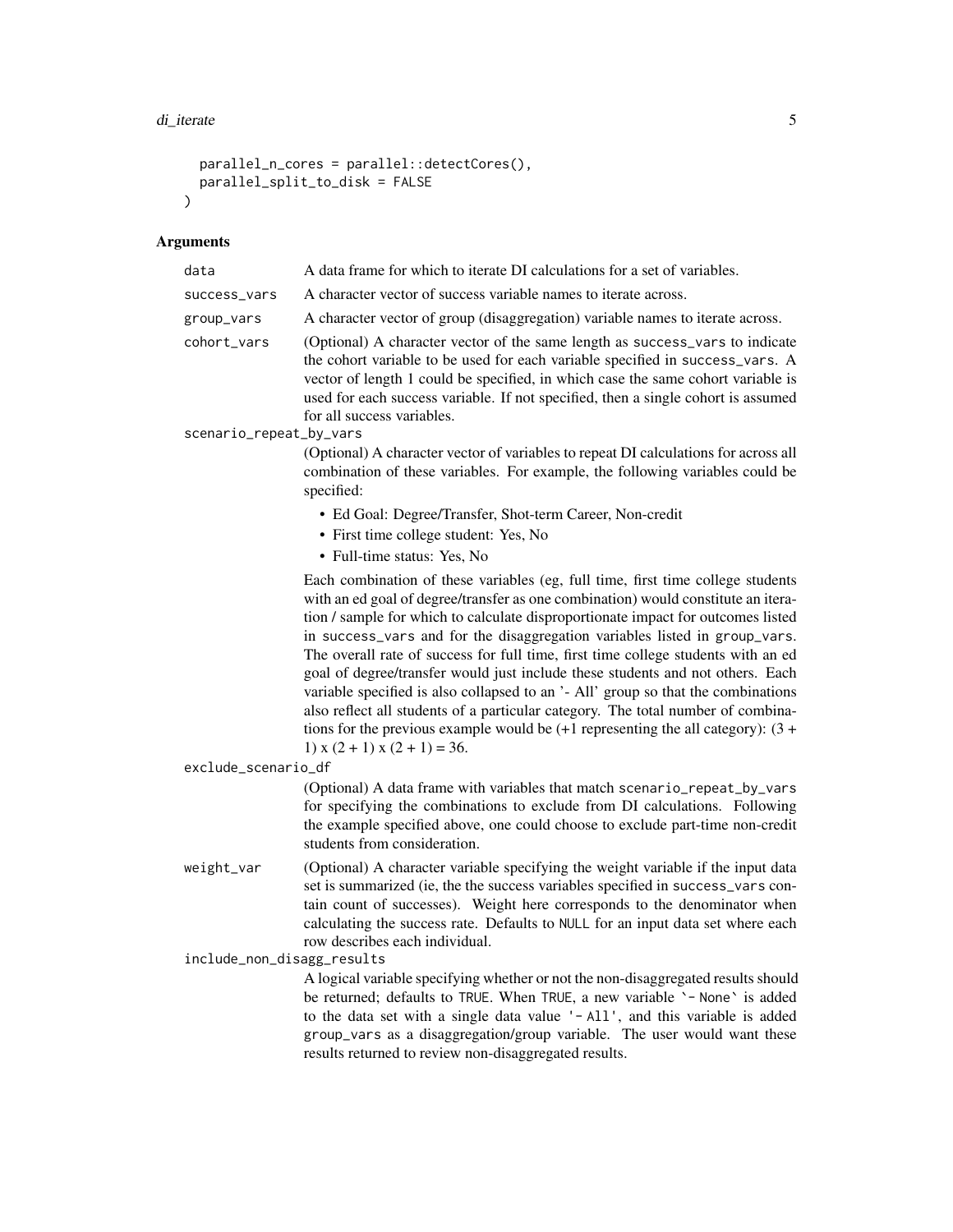#### <span id="page-5-0"></span>ppg\_reference\_groups

Either 'overall', 'hpg', 'all but current', or a character vector of the same length as group\_vars that indicates the reference group value for each group variable in group\_vars when determining disproportionate impact using the percentage point gap method.

min\_moe The minimum margin of error to be used in the PPG calculation, passed to [di\\_ppg.](#page-9-1)

#### use\_prop\_in\_moe

Whether the estimated proportions should be used in the margin of error calculation by the PPG, passed to [di\\_ppg.](#page-9-1)

- prop\_sub\_0 passed to [di\\_ppg;](#page-9-1) defaults to 0.50.
- prop\_sub\_1 passed to [di\\_ppg;](#page-9-1) defaults to 0.50.

#### di\_prop\_index\_cutoff

Threshold used for determining disproportionate impact using the proportionality index; passed to [di\\_prop\\_index;](#page-13-1) defaults to 0.80.

di\_80\_index\_cutoff

Threshold used for determining disproportionate impact using the 80% index; passed to [di\\_80\\_index;](#page-1-1) defaults to 0.80.

di\_80\_index\_reference\_groups

A character vector of the same length as group\_vars that indicates the reference group value for each group variable in group\_vars when determining disproportionate impact using the 80% index; defaults to 'hpg' (highest performing group as reference), but could also be 'overall' or 'all but current'.

#### check\_valid\_reference

Check whether ppg\_reference\_groups and di\_80\_index\_reference\_groups contain valid values; defaults to TRUE.

parallel If TRUE, then perform calculations in parallel based on the scenarios specified by scenario\_repeat\_by\_vars. Defaults to FALSE. Parallel execution is based on the parallel package included in base R, using [parLapply](#page-0-0) on Windows and [mclapply](#page-0-0) on POSIX-based systems (Linux/Mac).

#### parallel\_n\_cores

The number of CPU cores to use if parallel=TRUE. Defaults to the maximum number on the system.

#### parallel\_split\_to\_disk

If TRUE and parallel=TRUE, then create intermediate data sets for each scenario generated by scenario\_repeat\_by\_vars, write them to disk, and import the required data set when necessary for each scenario executing in parallel. This feature is useful when the data set specified by data is very large and parallel execution is desired for speed in order to reduce the likelihood of consuming all the system's memory and crashing. Note that there is an overhead I/O cost on speed when this feature is used. Defaults to FALSE.

#### Details

Iteratively calculate disproportionate impact via the percentage point gap (PPG), proportionality index, and 80% index methods for all combinations of success\_vars, group\_vars, and cohort\_vars, for each combination of subgroups specified by scenario\_repeat\_by\_vars.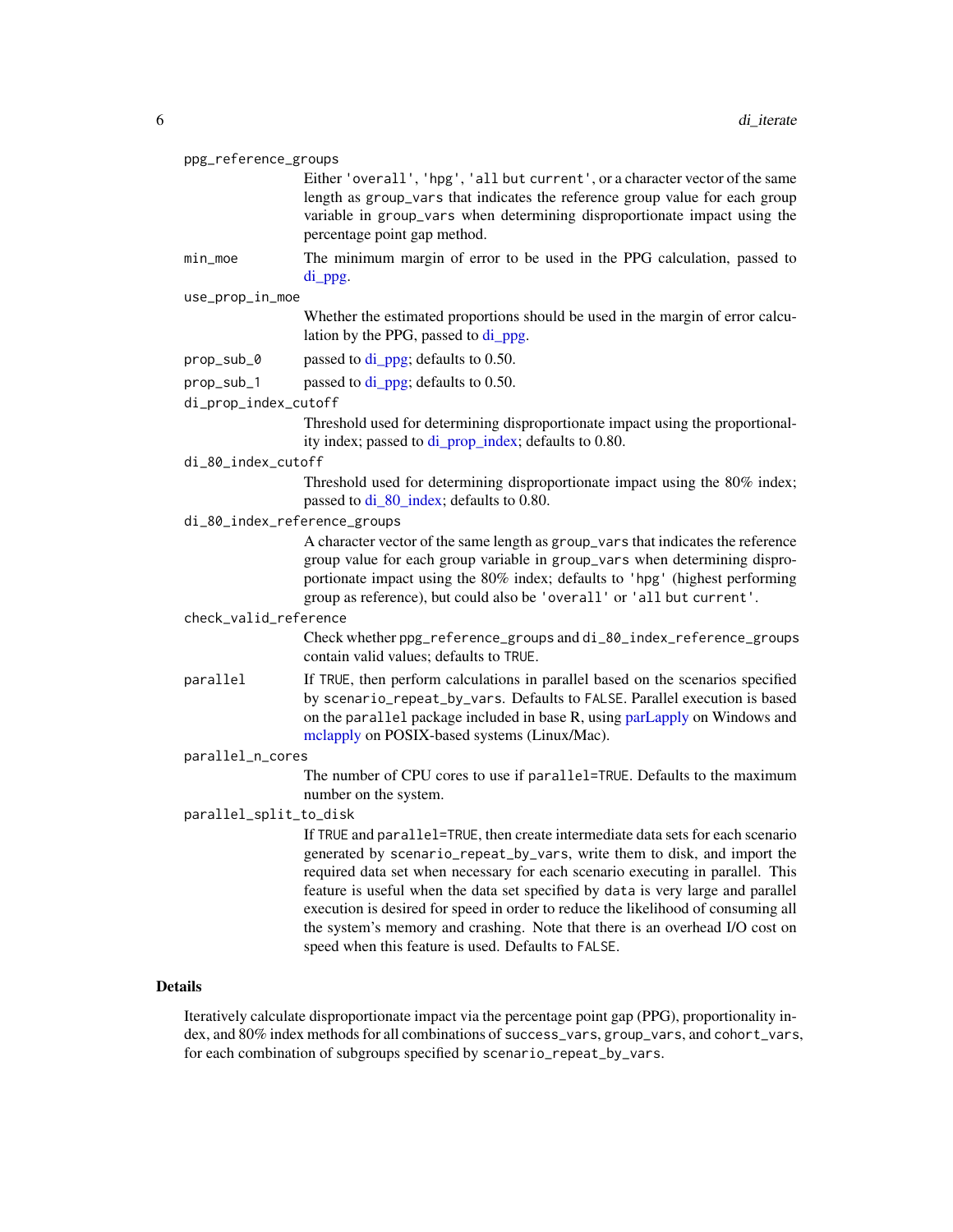#### <span id="page-6-0"></span>Value

A summarized data set (data frame) consisting of:

- success\_variable (elements of success\_vars),
- disaggregation (elements of group\_vars),
- cohort (values corresponding to the variables specified in cohort\_vars,
- di\_indicator\_ppg (1 if there is disproportionate impact per the percentage point gap method, 0 otherwise),
- di\_indicator\_prop\_index (1 if there is disproportionate impact per the proportionality index, 0 otherwise),
- di\_indicator\_80\_index (1 if there is disproportionate impact per the 80% index, 0 otherwise), and
- other relevant fields returned from [di\\_ppg,](#page-9-1) [di\\_prop\\_index,](#page-13-1) and [di\\_80\\_index.](#page-1-1)

#### Examples

```
library(dplyr)
data(student_equity)
# Multiple group variables
di_iterate(data=student_equity, success_vars=c('Transfer')
  , group_vars=c('Ethnicity', 'Gender'), cohort_vars=c('Cohort')
  , ppg_reference_groups='overall')
```
di\_iterate\_on\_long *Iteratively calculate disproportionate impact using multiple methods for a long and summarized data set*

#### **Description**

Calculate disproportionate impact via the percentage point gap (PPG), proportionality index, and 80% index methods for a "long" and summarized data set with many success variables and disaggregation variables, where the success counts and disaggregation groups are stored in a single column or variable for each.

#### Usage

```
di_iterate_on_long(
  data,
  num_var,
  denom_var,
  disagg_var_col,
  group_var_col,
  disagg_{var_{col}}_2 = NULL,
  group\_var\_col_2 = NULL,cohort_var_col = NULL,
  summarize_by_vars = NULL,
```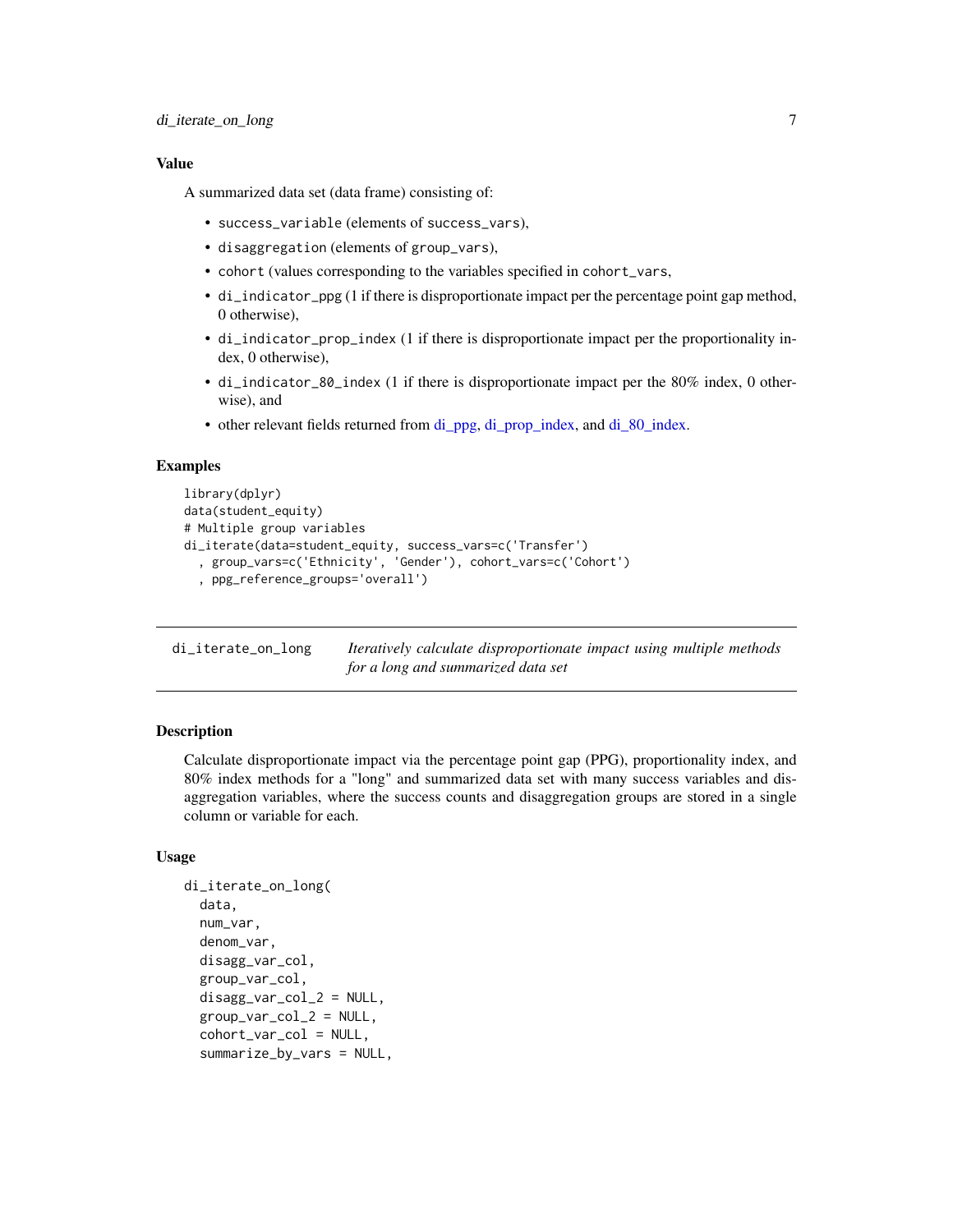```
custom_reference_group_flag_var = NULL,
  ...
)
```

| data              | A data frame for which to iterate DI calculations for a set of variables.                                                                                                                                                                                                                                                                                                                                                                                                |
|-------------------|--------------------------------------------------------------------------------------------------------------------------------------------------------------------------------------------------------------------------------------------------------------------------------------------------------------------------------------------------------------------------------------------------------------------------------------------------------------------------|
| num_var           | A variable name (character value) from data where the variable stores suc-<br>cess counts (the numerator in success rates). Success rates are calculated by<br>aggregating num_var and denom_var for each unique combination of values<br>in disagg_var_col, group_var_col, disagg_var_col_2, group_var_col_2,<br>cohort_var_col, and summarize_by_vars. If such combinations are unique<br>(single row), then rows are not collapsed.                                   |
| denom_var         | A variable name (character value) from data where the variable stores the group<br>size (the denominator in success rates).                                                                                                                                                                                                                                                                                                                                              |
|                   | disagg_var_col A variable name (character value) from data where the variable stores the dif-<br>ferent disaggregation scenarios. The disaggregation variable could include such<br>values as 'Ethnicity', 'Age Group', and 'Foster Youth', corresponding to three<br>disaggregation scenarios.                                                                                                                                                                          |
| group_var_col     | A variable name (character value) from data where the variable stores the group<br>name for each group within a level of disaggregation specified in disagg_var_col.<br>For example, the group names could include 'Asian', 'White', 'Black', 'Latinx',<br>'Native American', and 'Other' for a disaggregation on ethnicity; 'Under 18',<br>'18-21', '22-25', and '25+' for an age group disaggregation; and 'Yes' and 'No'<br>for a foster youth status disaggregation. |
| disagg_var_col_2  |                                                                                                                                                                                                                                                                                                                                                                                                                                                                          |
|                   | (Optional) A variable name (character value) from data where the variable<br>stores an optional second disaggregation variable, which allows for the intersec-<br>tionality of variables listed in disagg_var_col and disagg_var_col_2. The<br>second disaggregation variable could describe something not in disagg_var_col_2,<br>such as 'Gender', which would require all groups described in group_var_col<br>to be broken out by gender.                            |
| group_var_col_2   |                                                                                                                                                                                                                                                                                                                                                                                                                                                                          |
|                   | (Optional) A variable name (character value) from data where the variable<br>stores the group name for each group within a second level of disaggregation<br>specified in disagg_var_col_2. For example, the group names could include<br>'Male', 'Female', 'Non-binary', and 'Unknown' if 'Gender' is a value in the<br>variable disagg_var_col_2.                                                                                                                      |
|                   | cohort_var_col (Optional) A variable name (character value) from data where the variable<br>stores the cohort label for the data described in each row.                                                                                                                                                                                                                                                                                                                  |
| summarize_by_vars |                                                                                                                                                                                                                                                                                                                                                                                                                                                                          |
|                   | (Optional) A character vector of variable names in data for which num_var<br>and denom_var are used for aggregation to calculate success rates for the dis-<br>propotionate impact (DI) analysis set up by disagg_var_col, group_var_col,<br>disagg_var_col_2, and group_var_col_2. For example, summarize_by_vars=c('Outcome')<br>could specify a single variable/column that describes the outcome or metric in                                                        |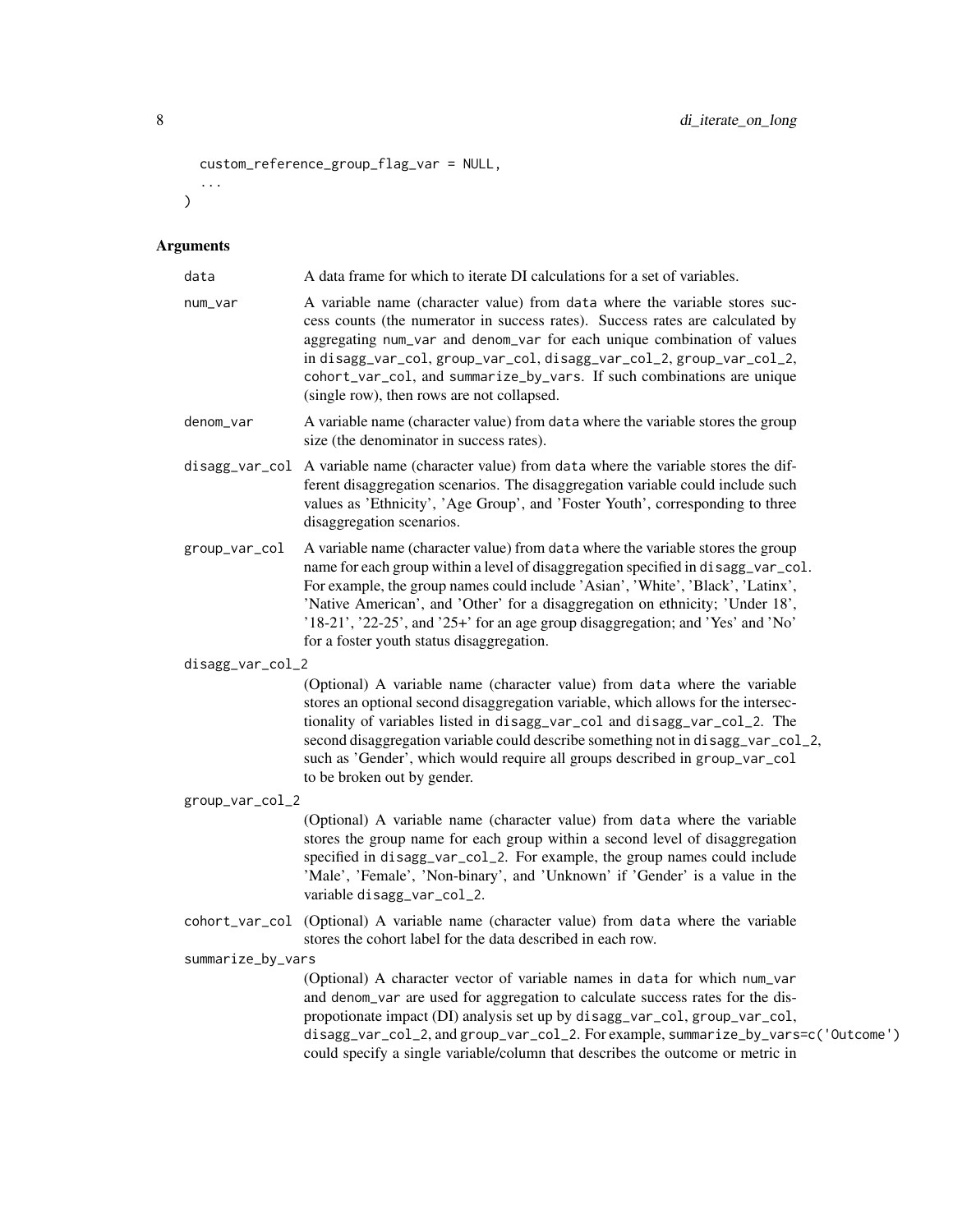num\_var, where the outcome values might include 'Completion of Transfer-Level Math', 'Completion of Transfer-Level English','Transfer', 'Associate Degree'.

#### <span id="page-8-0"></span>custom\_reference\_group\_flag\_var

(Optional) A variable name (character value) from data where the variable flags the row or group that should be used as the reference group (1 if row is a reference group, 0 otherwise) for comparison in the percentage point gap method and the 80% index method. When this argument is used, then the ppg\_reference\_groups and di\_80\_index\_reference\_groups arguments should not be specified.

... (Optional) Other arguments such as ppg\_reference\_groups, min\_moe, use\_prop\_in\_moe, prop\_sub\_0, prop\_sub\_1, di\_prop\_index\_cutoff, di\_80\_index\_cutoff, di\_80\_index\_reference\_ and check\_valid\_reference from di iterate.

#### Details

Iteratively calculate disproportionate impact via the percentage point gap (PPG), proportionality index, and 80% index methods for all combinations of success\_vars, group\_vars, and cohort\_vars, for each combination of subgroups specified by scenario\_repeat\_by\_vars.

#### Value

A summarized data set (data frame) consisting of:

- variables specified by summarize\_by\_vars, disagg\_var\_col, group\_var\_col, disagg\_var\_col\_2, and group\_var\_col\_2,
- di\_indicator\_ppg (1 if there is disproportionate impact per the percentage point gap method, 0 otherwise),
- di\_indicator\_prop\_index (1 if there is disproportionate impact per the proportionality index, 0 otherwise),
- di\_indicator\_80\_index (1 if there is disproportionate impact per the 80% index, 0 otherwise), and
- other relevant fields returned from [di\\_ppg,](#page-9-1) [di\\_prop\\_index,](#page-13-1) and di  $80$  index.

#### Examples

```
library(dplyr)
data(ssm_cohort)
di_iterate_on_long(data=ssm_cohort %>% filter(missingFlag==0) # remove missing data
  , num_var='value', denom_var='denom'
  , disagg_var_col='disagg1', group_var_col='subgroup1'
  , cohort_var_col='academicYear', summarize_by_vars=c('categoryLabel')
  , ppg_reference_groups='all but current' # PPG-1
  , di_80_index_reference_groups='all but current')
```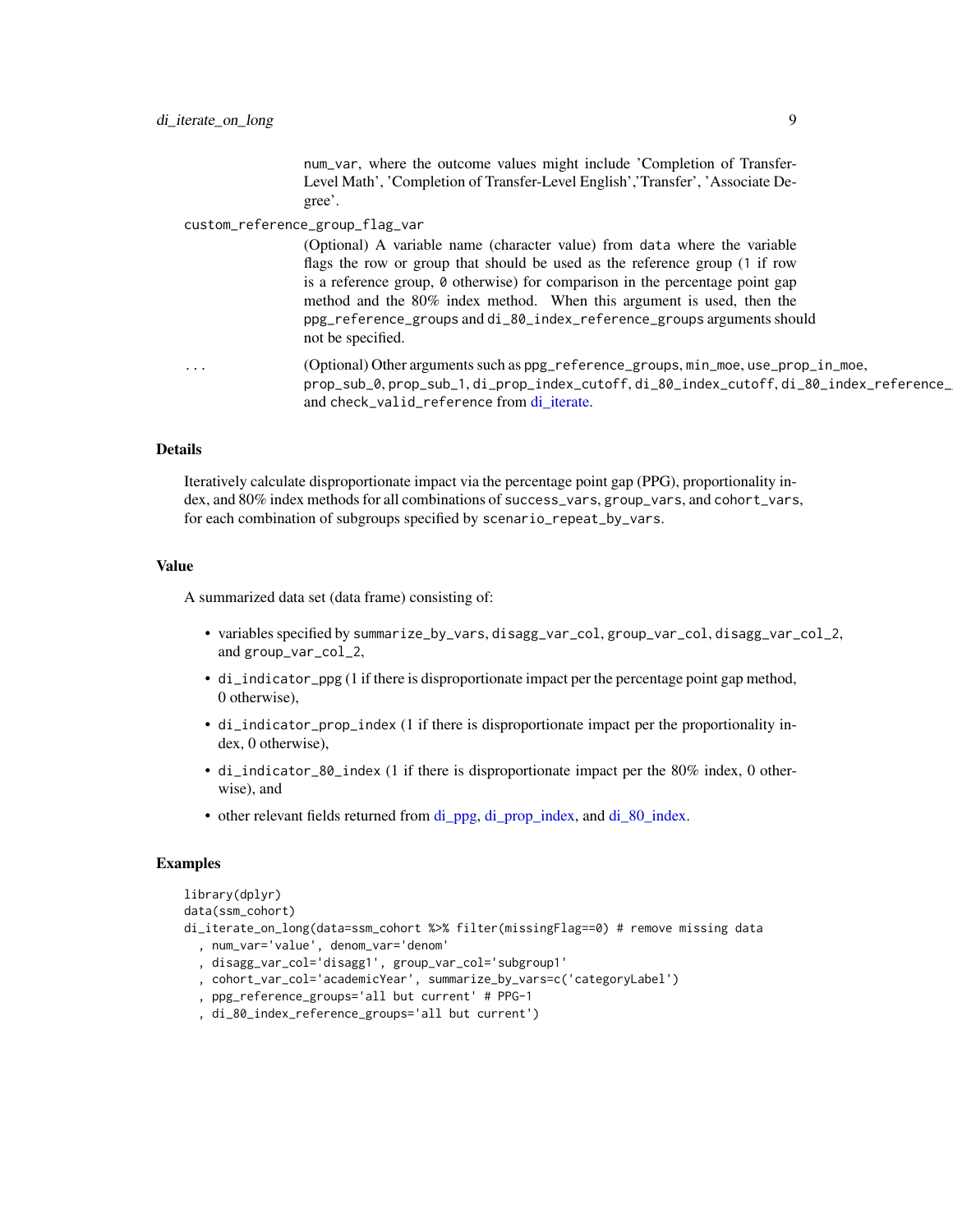<span id="page-9-1"></span><span id="page-9-0"></span>

#### Description

Calculate disproportionate impact per the percentage point gap (PPG) method.

#### Usage

```
di_ppg(
 success,
 group,
 cohort,
 weight,
  reference = c("overall", "hpg", "all but current", unique(group)),
 data,
 min\_moe = 0.03,use_prop_in_moe = FALSE,
 prop\_sub_0 = 0.5,
 prop\_sub_1 = 0.5,
 check_valid_reference = TRUE
```
#### Arguments

 $\mathcal{L}$ 

| success   | A vector of success indicators (1/0 or TRUE/FALSE) or an unquoted reference<br>(name) to a column in data if it is specified. It could also be a vector of counts,<br>in which case weight (group size) should also be specified.                                                                                                                                                                                                                 |
|-----------|---------------------------------------------------------------------------------------------------------------------------------------------------------------------------------------------------------------------------------------------------------------------------------------------------------------------------------------------------------------------------------------------------------------------------------------------------|
| group     | A vector of group names of the same length as success or an unquoted reference<br>(name) to a column in data if it is specified.                                                                                                                                                                                                                                                                                                                  |
| cohort    | (Optional) A vector of cohort names of the same length as success or an un-<br>quoted reference (name) to a column in data if it is specified. Disproportionate<br>impact is calculated for every group within each cohort. When cohort is not<br>specified, then the analysis assumes a single cohort.                                                                                                                                           |
| weight    | (Optional) A vector of case weights of the same length as success or an un-<br>quoted reference (name) to a column in data if it is specified. If success con-<br>sists of counts instead of success indicators $(1/0)$ , then weight should also be<br>specified to indicate the group size.                                                                                                                                                     |
| reference | Either 'overall' (default), 'hpg' (highest performing group), 'all but current'<br>(success rate of everyone excluding the comparison group; also known as 'ppg<br>minus 1'), a value from group (specifying a reference group), a single pro-<br>portion (eg, $0.50$ ), or a vector of proportions (one for each cohort). Reference is<br>used as a point of comparison for disproportionate impact for each group. When<br>cohort is specified: |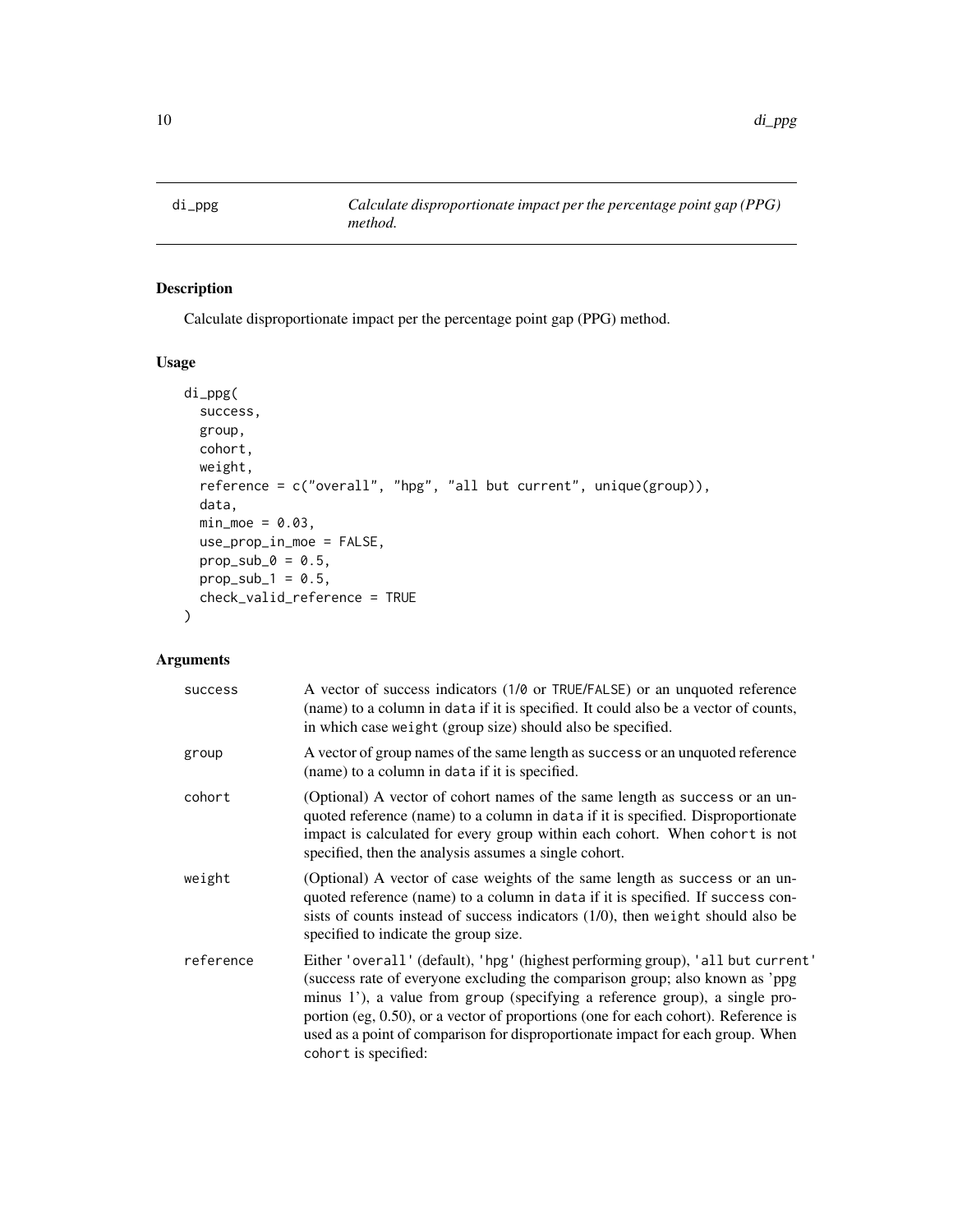<span id="page-10-0"></span>

|                       | • 'overall' will use the overall success rate of each cohort group as the<br>reference;                                                                                                                                                                                  |
|-----------------------|--------------------------------------------------------------------------------------------------------------------------------------------------------------------------------------------------------------------------------------------------------------------------|
|                       | • 'hpg' will use the highest performing group in each cohort as reference;                                                                                                                                                                                               |
|                       | • 'all but current' will use the calculated success rate of each cohort group<br>excluding the comparison group                                                                                                                                                          |
|                       | • the success rate of the specified reference group from group in each cohort<br>will be used:                                                                                                                                                                           |
|                       | • the specified proportion will be used for all cohorts;                                                                                                                                                                                                                 |
|                       | • the specified vector of proportions will refer to the reference point for each<br>cohort in alphabetical order (so the number of proportions should equal to<br>the number of unique cohorts).                                                                         |
| data                  | (Optional) A data frame containing the variables of interest. If data is specified,<br>then success, group, and cohort will be searched within it.                                                                                                                       |
| min_moe               | The minimum margin of error (MOE) to be used in the calculation of dispropor-<br>tionate impact and is passed to $ppg\_moe$ . Defaults to 0.03.                                                                                                                          |
| use_prop_in_moe       |                                                                                                                                                                                                                                                                          |
|                       | A logical value indicating whether or not the MOE formula should use the ob-<br>served success rates (TRUE). Defaults to FALSE, which uses 0.50 as the proportion<br>in the MOE formula. If TRUE, the success rates are passed to the proportion<br>argument of ppg_moe. |
| prop_sub_0            | For cases where proportion is 0, substitute with $prop\_sub_0$ (defaults to 0.5)<br>to account for the zero MOE. This is relevant only when use_prop_in_moe=TRUE.                                                                                                        |
| prop_sub_1            | For cases where proportion is 1, substitute with $prop\_sub_1$ (defaults to 0.5)<br>to account for the zero MOE. This is relevant only when use_prop_in_moe=TRUE.                                                                                                        |
| check_valid_reference |                                                                                                                                                                                                                                                                          |
|                       | Check whether reference is a valid value; defaults to TRUE. This argument<br>exists to be used in di_iterate as when iterating DI calculations, there may be<br>some scenarios where a specified reference group does not contain any students.                          |
|                       |                                                                                                                                                                                                                                                                          |

This function determines disproportionate impact based on the percentage point gap (PPG) method, as described in [this](https://www.cccco.edu/-/media/CCCCO-Website/About-Us/Divisions/Digital-Innovation-and-Infrastructure/Research/Files/PercentagePointGapMethod2017.ashx) reference from the California Community Colleges Chancellor's Office. It assumes that a higher rate is good ("success"). For rates that are deemed negative (eg, rate of dropouts, high is bad), then consider looking at the converse of the non-success (eg, non drop-outs, high is good) instead in order to leverage this function properly. Note that the margin of error (MOE) is calculated using using  $1.96*sqrt(0.25^2/n)$ , with a min\_moe used as the minimum by default.

#### Value

A data frame consisting of:

- cohort (if used),
- group,
- n (sample size),
- success (number of successes for the cohort-group),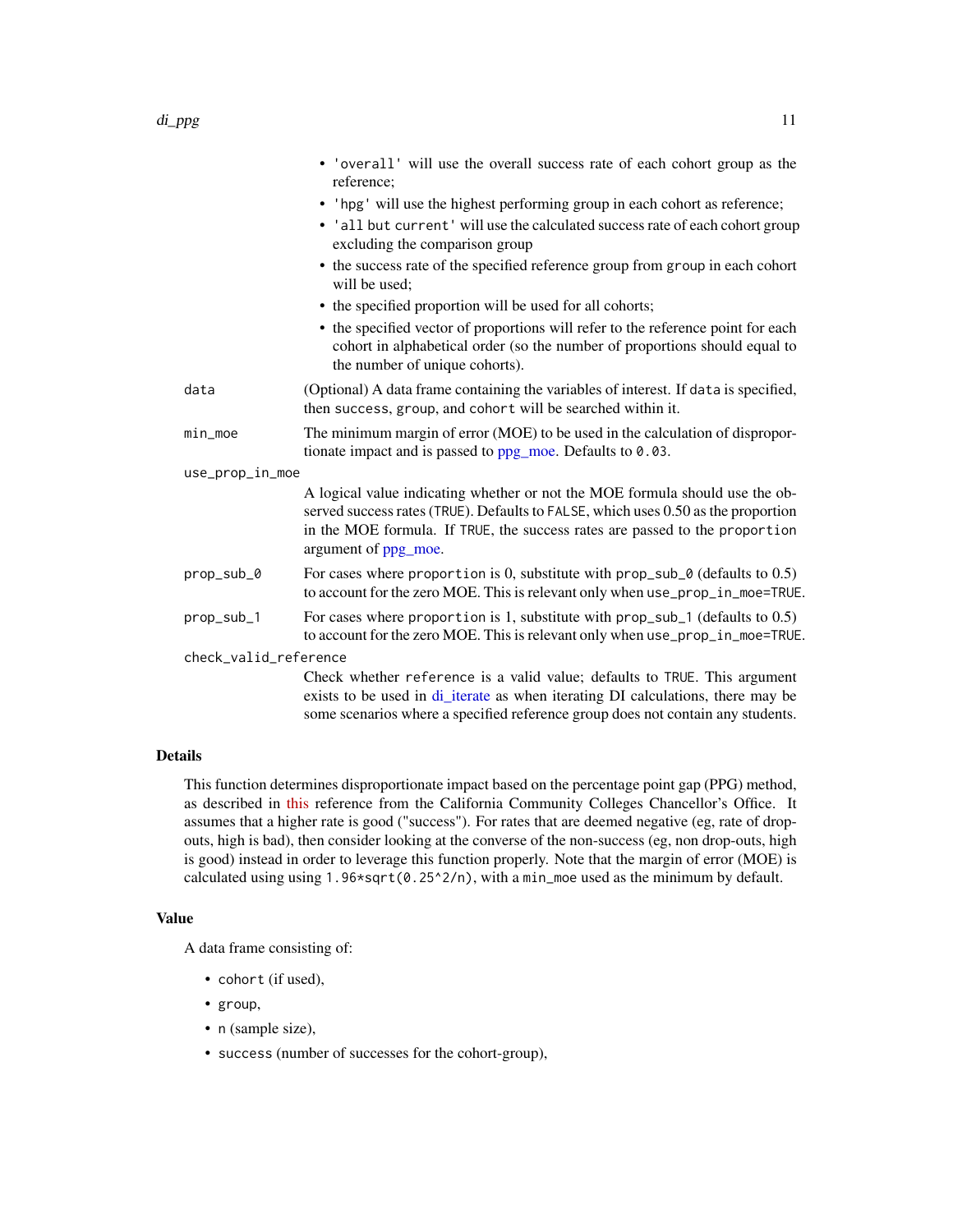- pct (proportion of successes for the cohort-group),
- reference\_group (reference group used in DI calculation),
- reference (reference value used in DI calculation),
- moe (margin of error),
- pct\_lo (lower 95% confidence limit for pct),
- pct\_hi (upper 95% confidence limit for pct),
- di\_indicator (1 if there is disproportionate impact, ie, when pct\_hi <= reference),
- success\_needed\_not\_di (the number of additional successes needed in order to no longer be considered disproportionately impacted as compared to the reference), and
- success\_needed\_full\_parity (the number of additional successes needed in order to achieve full parity with the reference).

#### References

California Community Colleges Chancellor's Office (2017). [Percentage Point Gap Method.](https://www.cccco.edu/-/media/CCCCO-Website/About-Us/Divisions/Digital-Innovation-and-Infrastructure/Research/Files/PercentagePointGapMethod2017.ashx)

#### Examples

```
library(dplyr)
data(student_equity)
# Vector
di_ppg(success=student_equity$Transfer
  , group=student_equity$Ethnicity) %>% as.data.frame
# Tidy and column reference
di_ppg(success=Transfer, group=Ethnicity, data=student_equity) %>%
  as.data.frame
# Cohort
di_ppg(success=Transfer, group=Ethnicity, cohort=Cohort
 , data=student_equity) %>%
  as.data.frame
# With custom reference (single)
di_ppg(success=Transfer, group=Ethnicity, reference=0.54
  , data=student_equity) %>%
  as.data.frame
# With custom reference (multiple)
di_ppg(success=Transfer, group=Ethnicity, cohort=Cohort
  , reference=c(0.5, 0.55), data=student_equity) %>%
  as.data.frame
# min_moe
di_ppg(success=Transfer, group=Ethnicity, data=student_equity
  , min_moe=0.02) %>%
  as.data.frame
# use_prop_in_moe
di_ppg(success=Transfer, group=Ethnicity, data=student_equity
  , min_moe=0.02
  , use_prop_in_moe=TRUE) %>%
  as.data.frame
```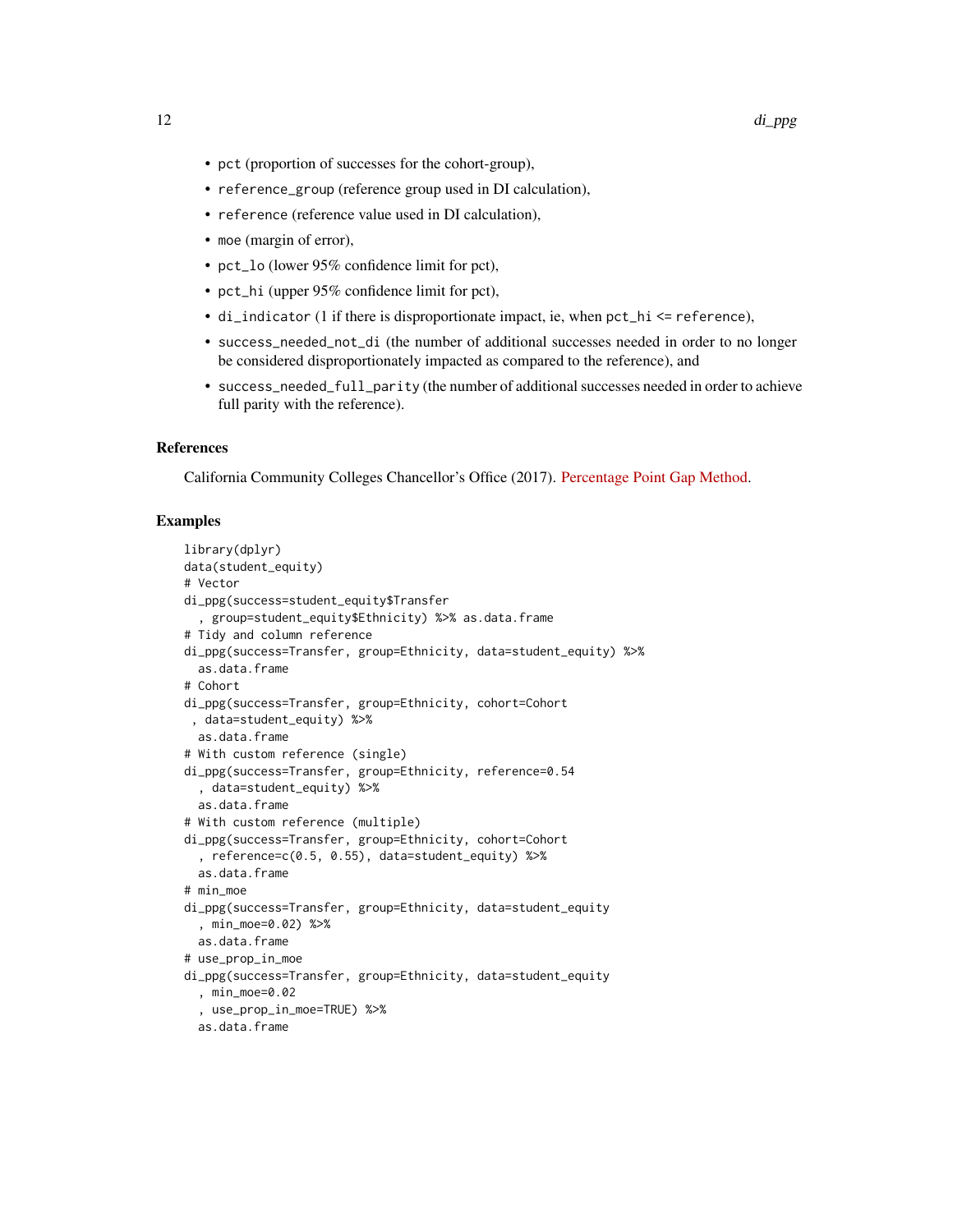<span id="page-12-0"></span>di\_ppg\_iterate *Iteratively calculate disproportionate impact via the percentage point gap (PPG) method for many variables.*

#### Description

Iteratively calculate disproportionate impact via the percentage point gap (PPG) method for many disaggregation variables.

#### Usage

```
di_ppg_iterate(
  data,
  success_vars,
  group_vars,
 cohort_vars,
  reference_groups,
  repeat_by_vars = NULL,
 weight_var = NULL,
 min\_moe = 0.03,use_prop_in_moe = FALSE,
 prop\_sub_0 = 0.5,
 prop\_sub_1 = 0.5\mathcal{L}
```

| data             | A data frame for which to iterate DI calculation for a set of variables.                                                                                                                                                                                                                                                                                     |
|------------------|--------------------------------------------------------------------------------------------------------------------------------------------------------------------------------------------------------------------------------------------------------------------------------------------------------------------------------------------------------------|
| success_vars     | A character vector of success variable names to iterate across.                                                                                                                                                                                                                                                                                              |
| group_vars       | A character vector of group (disaggregation) variable names to iterate across.                                                                                                                                                                                                                                                                               |
| cohort_vars      | A character vector of cohort variable names to iterate across.                                                                                                                                                                                                                                                                                               |
| reference_groups |                                                                                                                                                                                                                                                                                                                                                              |
|                  | Either 'overall', 'hpg', or a character vector of the same length as 'group_vars'<br>that indicates the reference group value for each group variable in 'group_vars'.                                                                                                                                                                                       |
| repeat_by_vars   | A character vector of variables to repeat DI calculations for across all combi-<br>nation of these variables, including '- All' as a group for each variable. The<br>reference rate used for DI comparison differs for every combination of the vari-<br>ables listed here.                                                                                  |
| weight_var       | A character scalar specifying the weight variable if the input data set is summa-<br>rized (ie, the the success variables specified in 'success_vars' contain count of<br>successes). Weight here corresponds to the denominator when calculating the<br>success rate. Defaults to 'NULL' for an input data set where each row describes<br>each individual. |
| $min_m$          | The minimum margin of error to be used in the PPG calculation, passed to<br>'di_ppg'.                                                                                                                                                                                                                                                                        |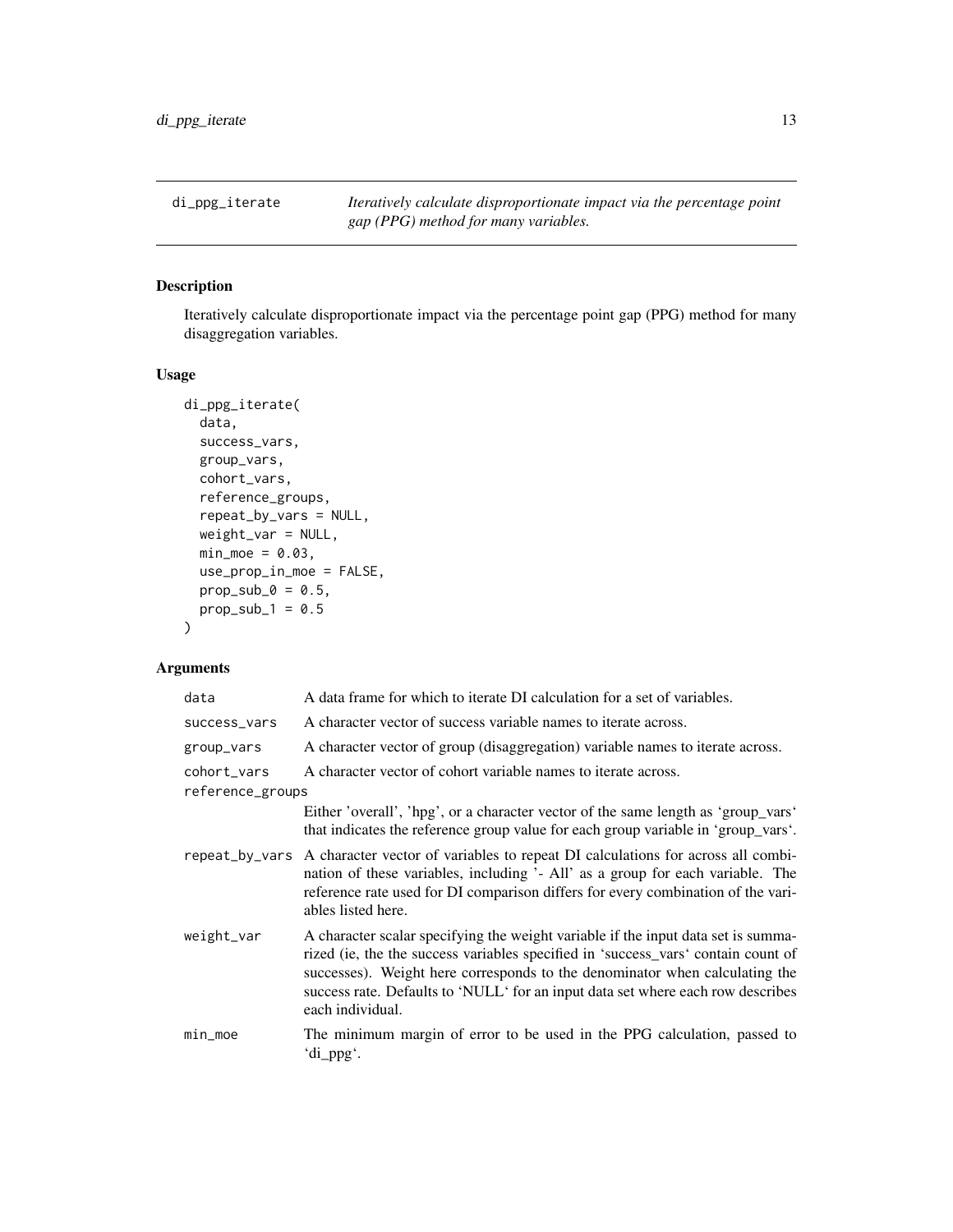<span id="page-13-0"></span>

| use_prop_in_moe |                                                                                                                          |  |
|-----------------|--------------------------------------------------------------------------------------------------------------------------|--|
|                 | Whether the estimated proportions should be used in the margin of error calcu-<br>lation by the PPG, passed to 'di_ppg'. |  |
| prop_sub_0      | Passed to 'di ppg'.                                                                                                      |  |
| prop_sub_1      | Passed to 'di ppg'.                                                                                                      |  |

Iteratively calculate disproportionate impact via the percentage point gap (PPG) method for all combinations of 'success\_vars', 'group\_vars', and 'cohort\_vars', for each combination of subgroups specified by 'repeat\_by\_vars'.

#### Value

A data frame with all relevant returned fields from 'di\_ppg' plus 'success\_variable' (elements of 'success\_vars'), 'disaggregation' (elements of 'group\_vars'), and 'reference\_group' (elements of 'reference\_groups').

#### Examples

```
library(dplyr)
data(student_equity)
# Multiple group variables
di_ppg_iterate(data=student_equity, success_vars=c('Transfer')
  , group_vars=c('Ethnicity', 'Gender'), cohort_vars=c('Cohort')
  , reference_groups='overall')
```
<span id="page-13-1"></span>

| di_prop_index | Calculate disproportionate impact per the proportionality index (PI) |
|---------------|----------------------------------------------------------------------|
|               | <i>method.</i>                                                       |

#### Description

Calculate disproportionate impact per the proportionality index (PI) method.

#### Usage

```
di_prop_index(success, group, cohort, weight, data, di_prop_index_cutoff = 0.8)
```

| success | A vector of success indicators (1/0 or TRUE/FALSE) or an unquoted reference<br>(name) to a column in data if it is specified. It could also be a vector of counts,<br>in which case weight should also be specified (group size). |
|---------|-----------------------------------------------------------------------------------------------------------------------------------------------------------------------------------------------------------------------------------|
| group   | A vector of group names of the same length as success or an unquoted reference<br>(name) to a column in data if it is specified.                                                                                                  |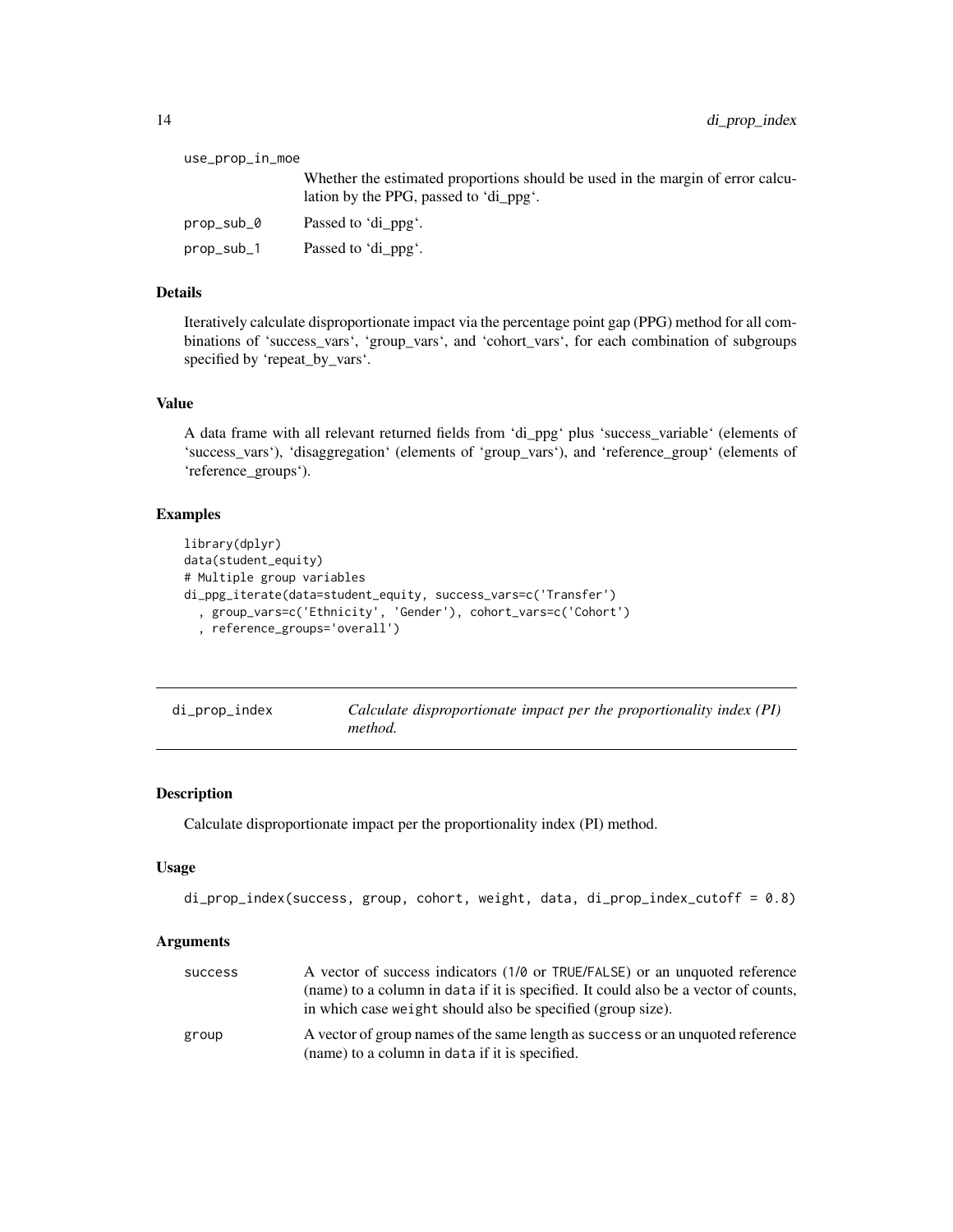| cohort               | (Optional) A vector of cohort names of the same length as success or an un-<br>quoted reference (name) to a column in data if it is specified. disproportionate<br>impact is calculated for every group within each cohort. When cohort is not<br>specified, then the analysis assumes a single cohort. |
|----------------------|---------------------------------------------------------------------------------------------------------------------------------------------------------------------------------------------------------------------------------------------------------------------------------------------------------|
| weight               | (Optional) A vector of case weights of the same length as success or an un-<br>quoted reference (name) to a column in data if it is specified. If success con-<br>sists of counts instead of success indicators $(1/0)$ , then weight should also be<br>specified to indicate the group size.           |
| data                 | (Optional) A data frame containing the variables of interest. If data is specified,<br>then success, group, and cohort will be searched within it.                                                                                                                                                      |
| di_prop_index_cutoff |                                                                                                                                                                                                                                                                                                         |
|                      | A numeric value between 0 and 1 that is used to determine disproportionate<br>impact if the proportionality index falls below this threshold; defaults to 0.80.                                                                                                                                         |

This function determines disproportionate impact based on the proportionality index (PI) method, as described in [this](https://www.cccco.edu/-/media/CCCCO-Website/Files/DII/guidelines-for-measuring-disproportionate-impact-in-equity-plans-tfa-ada.pdf) reference from the California Community Colleges Chancellor's Office. It assumes that a higher rate is good ("success"). For rates that are deemed negative (eg, rate of drop-outs, high is bad), then consider looking at the converse of the non-success (eg, non drop-outs, high is good) instead in order to leverage this function properly.

#### Value

A data frame consisting of:

- cohort (if used),
- group,
- n (sample size),
- success (number of successes for the cohort-group),
- pct\_success (proportion of successes attributed to the group within the cohort),
- pct\_group (proportion of sample attributed to the group within the cohort),
- di\_prop\_index (ratio of pct\_success to pct\_group),
- di\_indicator (1 if di\_prop\_index < di\_prop\_index\_cutoff), and
- success\_needed\_not\_di (the number of additional successes needed in order to no longer be considered disproportionately impacted as compared to the reference), and
- success\_needed\_full\_parity (the number of additional successes needed in order to achieve full parity with the reference).

When di\_prop\_index < 1, then there are signs of disproportionate impact.

#### References

California Community Colleges Chancellor's Office (2014). [Guidelines for Measuring Dispropor](https://www.cccco.edu/-/media/CCCCO-Website/About-Us/Divisions/Digital-Innovation-and-Infrastructure/Network-Operations/Accountability/Files/GUIDELINES-FOR-MEASURING-DISPROPORTIONATE-IMPACT-IN-EQUITY-PLANS.ashx)[tionate Impact in Equity Plans.](https://www.cccco.edu/-/media/CCCCO-Website/About-Us/Divisions/Digital-Innovation-and-Infrastructure/Network-Operations/Accountability/Files/GUIDELINES-FOR-MEASURING-DISPROPORTIONATE-IMPACT-IN-EQUITY-PLANS.ashx)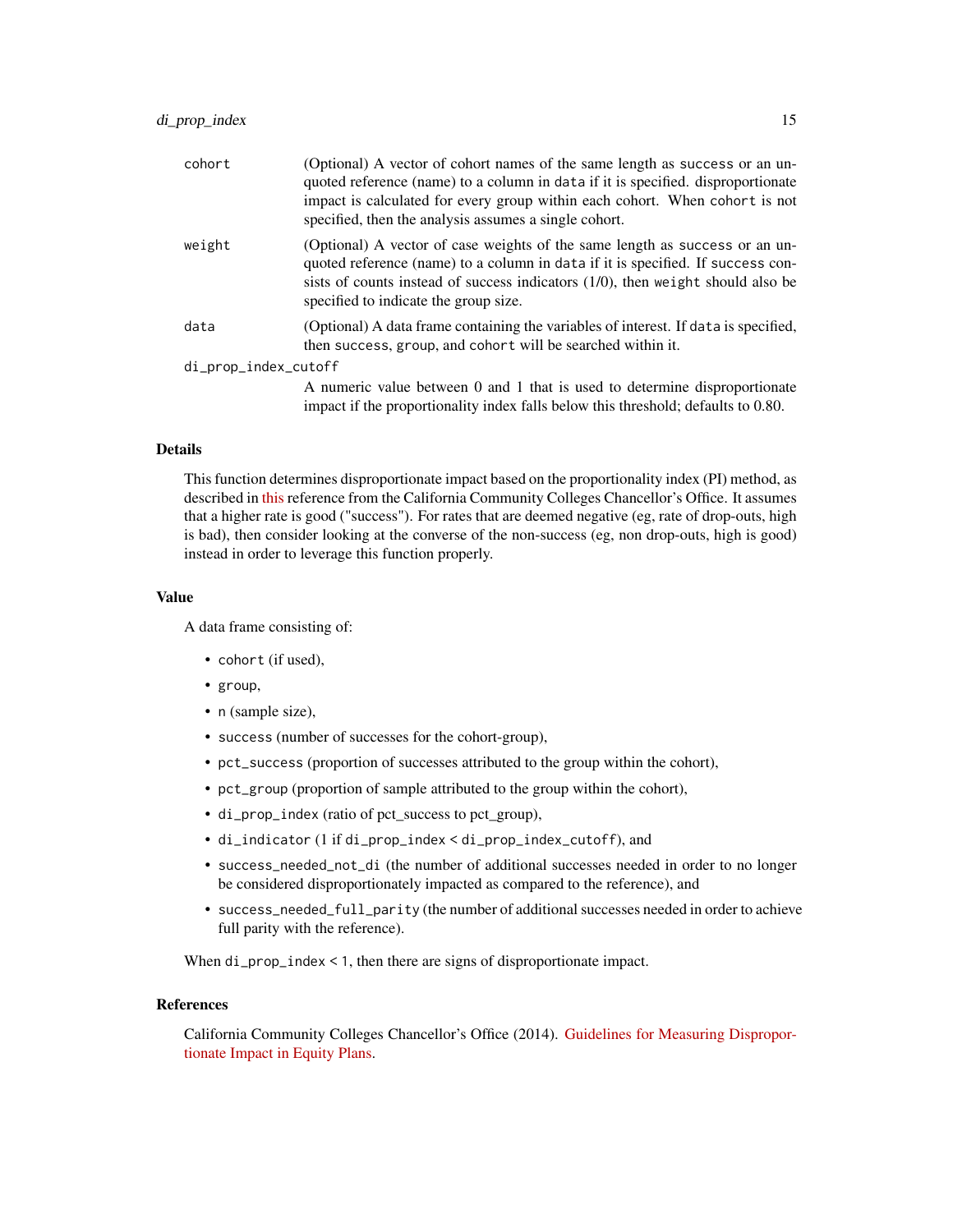#### Examples

```
library(dplyr)
data(student_equity)
di_prop_index(success=Transfer, group=Ethnicity, data=student_equity) %>%
  as.data.frame
```
#### <span id="page-15-1"></span>ppg\_moe *Margin of error for the PPG*

#### Description

Calculate the margin of error (MOE) for the percentage point gap (PPG) method.

#### Usage

```
ppg_moe(n, proportion, min_moe = 0.03, propsub_0 = 0.5, propsub_1 = 0.5)
```
#### Arguments

| n          | Sample size for the group of interest.                                                                                                                                                                                           |
|------------|----------------------------------------------------------------------------------------------------------------------------------------------------------------------------------------------------------------------------------|
| proportion | (Optional) The proportion of successes for the group of interest. If specified,<br>then the proportion is used in the MOE formula. Otherwise, a default proportion<br>of 0.50 is used (conservative and yields the maximum MOE). |
| $min_m$    | The minimum MOE returned even if the sample size is large. Defaults to 0.03.<br>This equates to a minimum threshold gap for declaring disproportionate impact.                                                                   |
| prop_sub_0 | For cases where 'proportion' is 0, substitute with $prop\_sub_0$ (defaults to 0.5)<br>to account for the zero MOE.                                                                                                               |
| prop_sub_1 | For cases where 'proportion' is 1, substitute with $prop\_sub_1$ (defaults to 0.5)<br>to account for the zero MOE.                                                                                                               |

#### Value

The margin of error for the PPG given the specified sample size.

#### References

California Community Colleges Chancellor's Office (2017). [Percentage Point Gap Method.](https://www.cccco.edu/-/media/CCCCO-Website/About-Us/Divisions/Digital-Innovation-and-Infrastructure/Research/Files/PercentagePointGapMethod2017.ashx)

#### Examples

```
ppg_moe(n=800)
ppg_moe(n=c(200, 800, 1000, 2000))
ppg_moe(n=800, proportion=0.20)
ppg_moe(n=800, proportion=0.20, min_moe=0)
ppg_moe(n=c(200, 800, 1000, 2000), min_moe=0.01)
```
<span id="page-15-0"></span>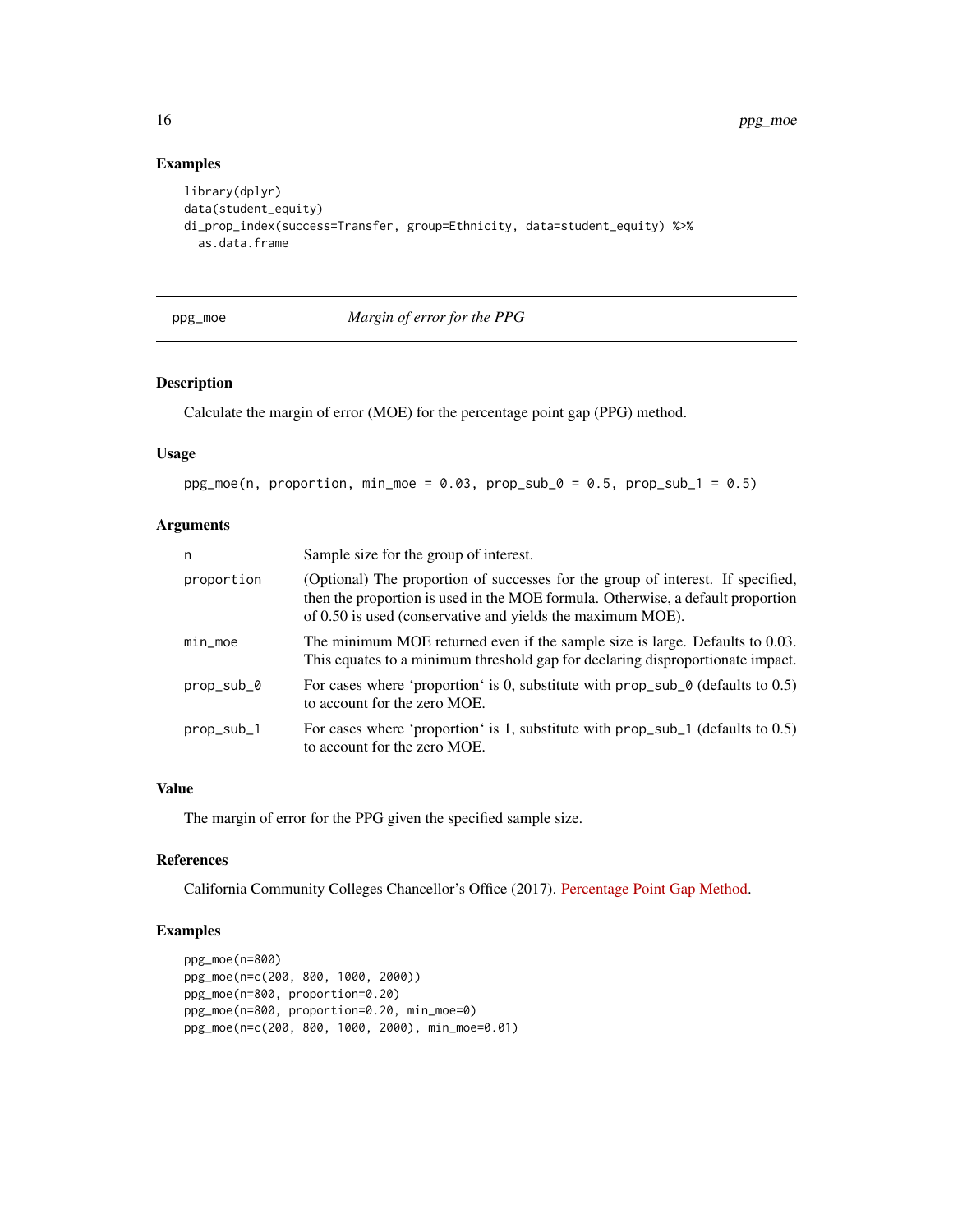#### <span id="page-16-0"></span>Description

Sample data downloaded from the California Community College's Chancellor's Office Student Success Metrics dashboard.

#### Usage

data(ssm\_cohort)

#### Format

A data frame with summarized data:

value Success count (numerator). denom Group size (denominator). categoryLabel Metric or outcome. academicYear Academic year for given data. disagg1 Different levels of disaggregation. subgroup1 Groups corresponding to each disaggregation in disagg1. disagg2 Second level of disaggregation: 'None' or 'Gender'. subgroup2 Groups corresponding to each disaggregation in disagg2. cohort Not actually a cohort, but the time-window for the outcome in categoryLabel. localeName College name. metricID ID for current metric. title Title of visualization. categoryID ID for categoryLabel. perc value / denom. dataType All are 'Percent'. missingFlag 1 if missing. ferpaFlag 1 if FERPA-suppressed. X20 Ignore. description Ignore. source Ignore.

#### Examples

data(ssm\_cohort)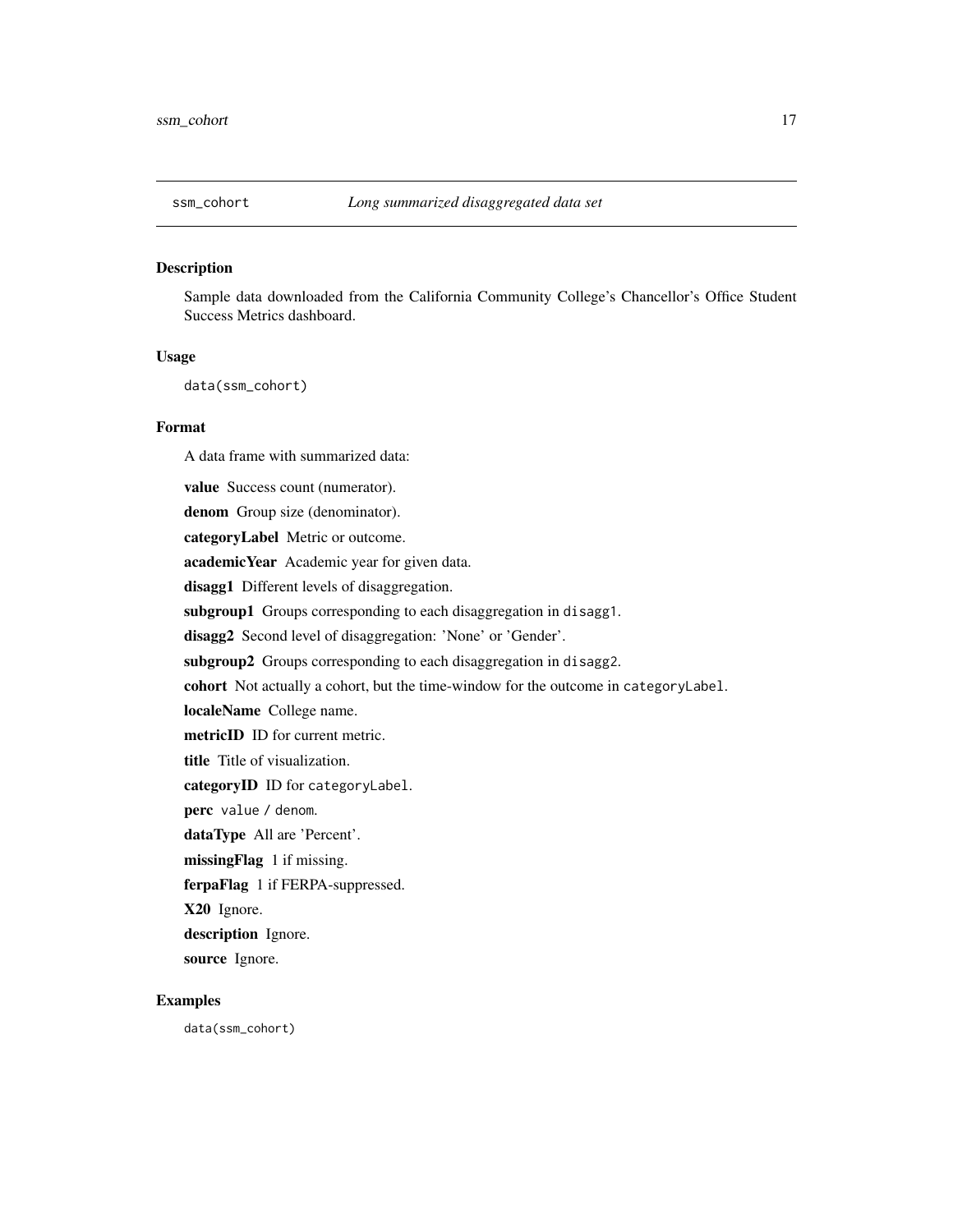<span id="page-17-0"></span>

#### Description

Data randomly generated to illustrate the use of the package.

#### Usage

data(student\_equity)

#### Format

A data frame with 20,000 rows:

Ethnicity ethnicity (one of: Asian, Black, Hispanic, Multi-Ethnicity, Native American, White). Gender gender (one of: Male, Female, Other).

- Cohort year student first enrolled in any credit course at the institution (one of: 2017, 2018).
- Transfer 1 or 0 indicating whether or not a student transferred within 2 years of first enrollment (Cohort).
- Cohort\_Math year student first enrolled in a math course at the institution; could be NA if the student have not attempted math.
- **Math** 1 or 0 indicating whether or not a student completed transfer-level math within 1 year of their first math attempt (Cohort\_Math); could be NA if the student have not attempted math.
- Cohort\_English year student first enrolled in a math course at the institution; could be NA if the student have not attempted math.
- English 1 or 0 indicating whether or not a student completed transfer-level English within 1 year of their first math attempt (Cohort\_English); could be NA if the student have not attempted English.
- Ed\_Goal student's educational goal (one of: Deg/Transfer, Other).
- College\_Status student's educational status (one of: First-time College, Other).
- Student\_ID student's unique identifier.
- **EthnicityFlag\_Asian** 1 (yes) or  $0$  (no) indicating whether or not a student self-identifies as Asian.
- **EthnicityFlag\_Black** 1 (yes) or  $0$  (no) indicating whether or not a student self-identifies as Black.
- EthnicityFlag\_Hispanic 1 (yes) or 0 (no) indicating whether or not a student self-identifies as Hispanic.
- **EthnicityFlag\_NativeAmerican**  $1$  (yes) or  $0$  (no) indicating whether or not a student self-identifies as Native American.
- **EthnicityFlag\_PacificIslander** 1 (yes) or 0 (no) indicating whether or not a student self-identifies as Pacific Islander.
- **EthnicityFlag\_White**  $1$  (yes) or  $0$  (no) indicating whether or not a student self-identifies as White.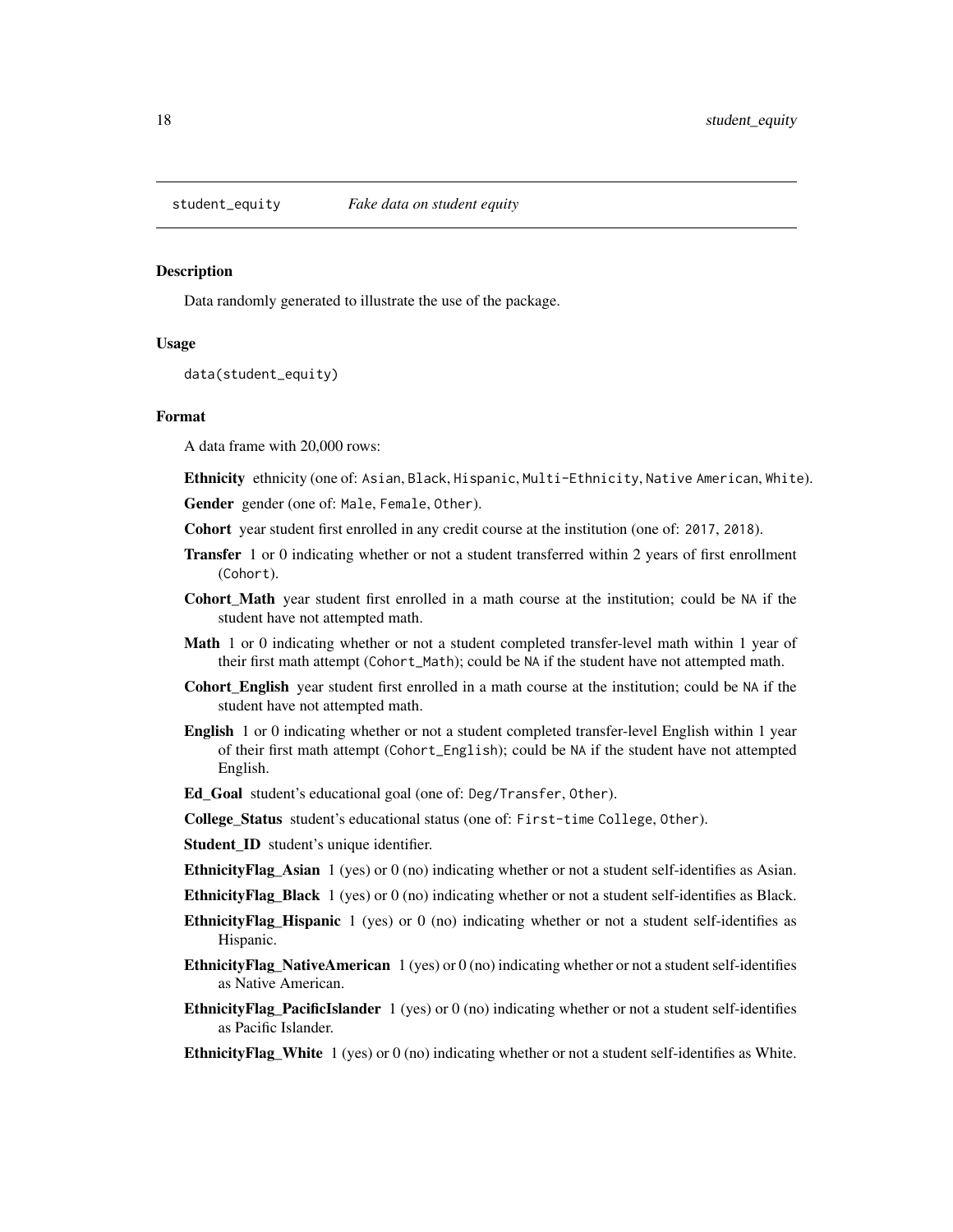- **EthnicityFlag\_Carribean** 1 (yes) or 0 (no) indicating whether or not a student self-identifies as Carribean.
- EthnicityFlag\_EastAsian 1 (yes) or 0 (no) indicating whether or not a student self-identifies as East Asian.
- EthnicityFlag\_SouthEastAsian 1 (yes) or 0 (no) indicating whether or not a student self-identifies as Southeast Asian.
- EthnicityFlag\_SouthWestAsianNorthAfrican 1 (yes) or 0 (no) indicating whether or not a student self-identifies as Southwest Asian / North African (SWANA).
- **EthnicityFlag\_AANAPI** 1 (yes) or 0 (no) indicating whether or not a student self-identifies as Asian-American or Native American Pacific Islander (AANAPI).
- EthnicityFlag\_Unknown 1 (yes) or 0 (no) indicating whether or not a student self-identifies as Unknown.
- EthnicityFlag\_TwoorMoreRaces 1 (yes) or 0 (no) indicating whether or not a student self-identifies as two or more races.

#### Examples

data(student\_equity)